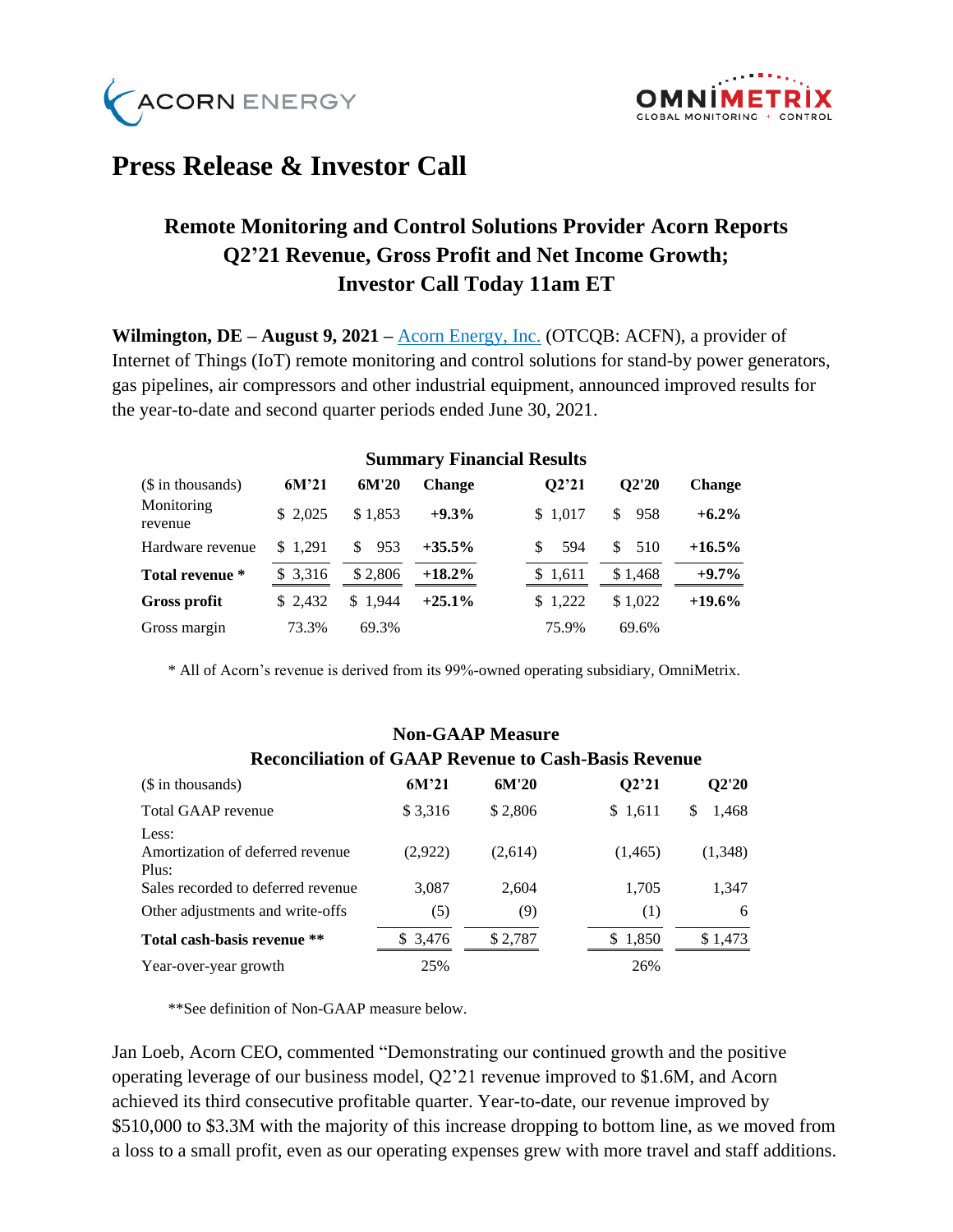Our year-to-date GAAP revenue growth of 18% is in line with our long term growth goal of 20%.

"Further, our cash-basis revenue rose 26% to \$1.9M in Q2'21 and 25% to \$3.5M in the first six months of 2021, versus the year-ago periods. We view the non-GAAP measure of cash-basis revenue as a good indicator of our business progress as it includes hardware and monitoring revenues that are deferred and recognized over the term of our customer contracts.

"Gross margins have improved over the past few years through a variety of initiatives including the launch of new higher-value monitoring equipment and services, in addition to ongoing design improvements. We continue to make strategic investments in new product initiatives, such as our [Smart Annunciator](https://www.omnimetrix.net/smart-annunciator/?hsCtaTracking=b9e47646-e913-4ed1-b362-f182f7fcbd03%7C9aeeb026-1353-4193-a774-dcf06ad826cd) for critical electrical systems that was launched in late 2020 and the launch of our Remote A/C Disconnect (RAD) solution last week. We are working on other new product opportunities both for current customers as well as opportunities in adjacent Industrial IoT and remote monitoring markets.

"Our first-class engineering team designs exceptional products that are backed by an experienced and very knowledgeable technical support and sales engineering staff. This proven team with its deep industry expertise and excellent customer service represents a significant competitive advantage for our Company. Given our unique capabilities and track record, combined with the limited overall penetration of the large-scale industrial markets we serve, there are significant long term growth prospects for our Company, particularly as economic activity gradually returns to pre-pandemic levels.

"We feel we have the personnel, capabilities and solid financial base to continue to grow our business organically, while also pursuing complementary accretive growth opportunities. Given our NOL position of nearly \$70M at year-end 2020, we accrued no income tax expense in the first half of 2021. We expect our NOL position should largely shield Acorn from cash income taxes for the foreseeable future, thereby benefiting the company's cash flow."

## **Financial Highlights**

- Revenue rose  $10\%$  to \$1.6M in O2'21 from \$1.5M in O2'20, including a 16% increase in hardware revenue and a 6% increase in monitoring revenue. The increased hardware revenue was due primarily to a more normalized sales environment in Q2'21, leading to more sales of next-generation monitors, including our Hero-2 pipeline and Rectifier monitors, versus Q2'20 revenue which was impacted by COVID-19 business disruptions. The increase in monitoring revenue is primarily due to a growing installed base of billable connections that results from new hardware sales, as well as efforts to shift the sales focus from residential to commercial and industrial customers.
- 6M'21 revenue increased 18% over 6M'20 revenue to \$3.3M, due primarily to sales of custom-designed monitoring units and an increase in monitoring revenue.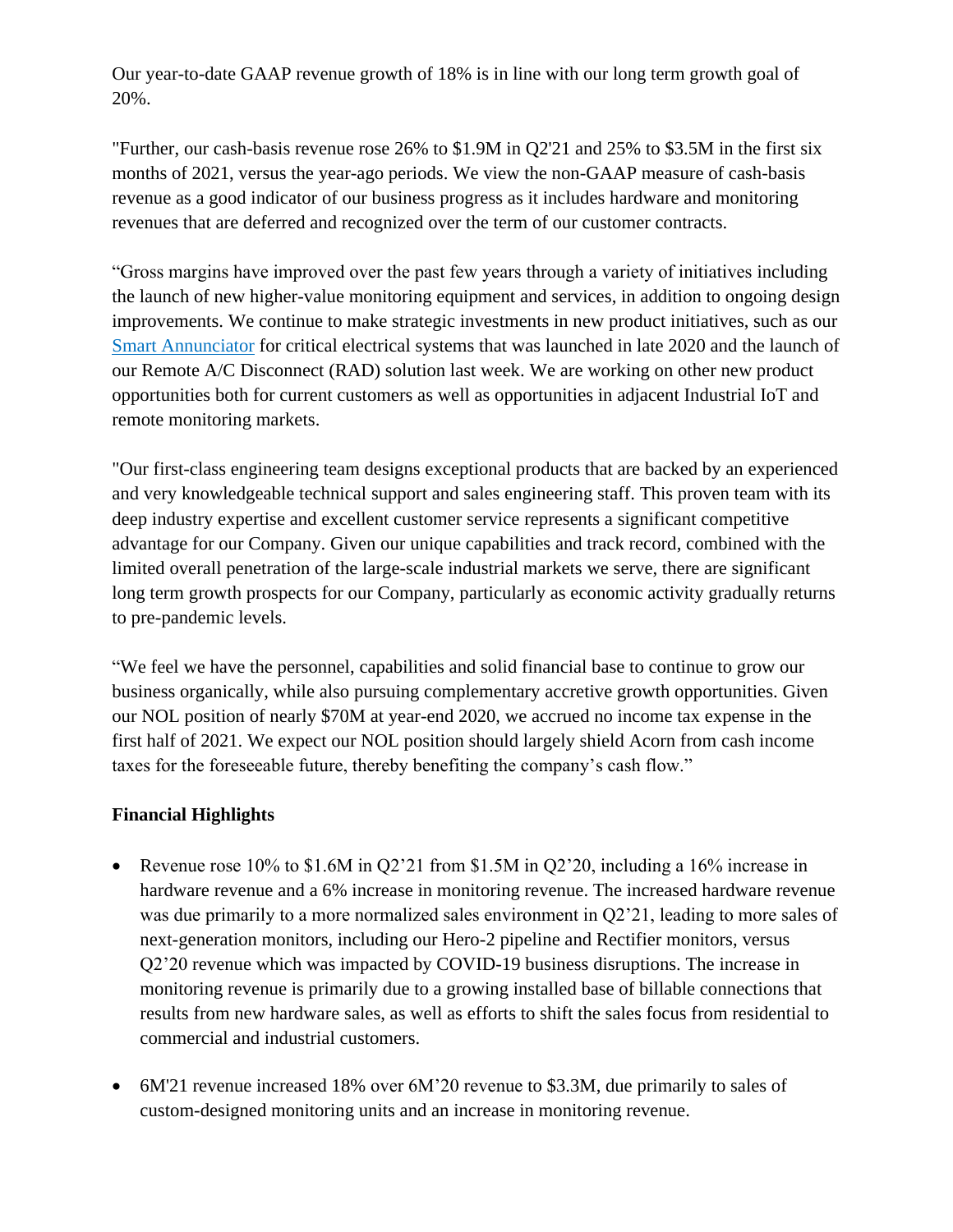- Gross profit grew 20% in Q2'21 compared to Q2'20, and 25% in the first six months of 2021 compared to the first six months of 2020, principally due to increased hardware sales to commercial and industrial customers versus residential customers, an increase in accessory sales, and growth in high-margin monitoring revenue.
- OmniMetrix's total operating expenses increased 21% to \$991,000 in Q2'21 from \$822,000 in Q2'20, due to a \$132,000 increase in selling, general and administrative (SG&A) costs and a \$37,000 increase in R&D expenses. Higher SG&A is due to an increase in travel expenses, which were significantly lower than normal in 2020 due to COVID-19 travel and trade show restrictions; compensation and benefits for two new sales engineers hired in March 2021; increased sales commissions; and ongoing investments in technology infrastructure. Increased R&D expense is related to the development of next-generation products and possible new product lines.
- OmniMetrix generated operating income of \$231,000 in Q2'21 versus operating income of \$200,000 in Q2'20. For the first six months of 2021, OmniMetrix operating income increased to \$498,000 versus \$149,000 in the first six months of 2020. The improvement in both periods is primarily due to increased hardware and monitoring revenue and a higher gross margin.
- Acorn parent company SG&A costs increased 2% to \$226,000 in O2'21 from \$222,000 in Q2'20 and declined vs. \$241,000 in Q1'21, due to the timing of certain expenses. Acorn does not expect annual corporate overhead to change materially except as may be required to support the growth of its OmniMetrix subsidiary and for typical annual increases in professional fees and insurance premiums.
- Reflecting improved performance at OmniMetrix, Q2'21 net income attributable to Acorn shareholders improved by \$35,000 to \$2,000, or \$0.00 per share, from a net loss of \$33,000, or (\$0.00) per share, in Q2'20. For the first six months of 2021, net income attributable to Acorn shareholders improved by \$338,000 to \$22,000, or \$0.00 per share, from a net loss of \$316,000, or (\$0.01) per share, in the first six months of 2020.

## **Liquidity and Capital Resources**

Consolidated cash and cash equivalents were \$1,955,000 at the close of Q2'21, compared to \$1,760,000 at the close of Q2'20 and \$2,063,000 at December 31, 2020. In Q1'21, OmniMetrix paid off the \$149,000 balance on its receivables-based line of credit, given the company's current cash position and expected future cash flow from operations.

Cash generated from operating activities for the year-to-date period was \$83,000 compared to \$78,000 in the first six months of 2020. The Company continues to invest in technology and software development, spending \$42,000 in the current year-to-date period compared to \$88,000 in the prior-year period. Acorn expects to invest approximately \$100,000 more by year-end 2021.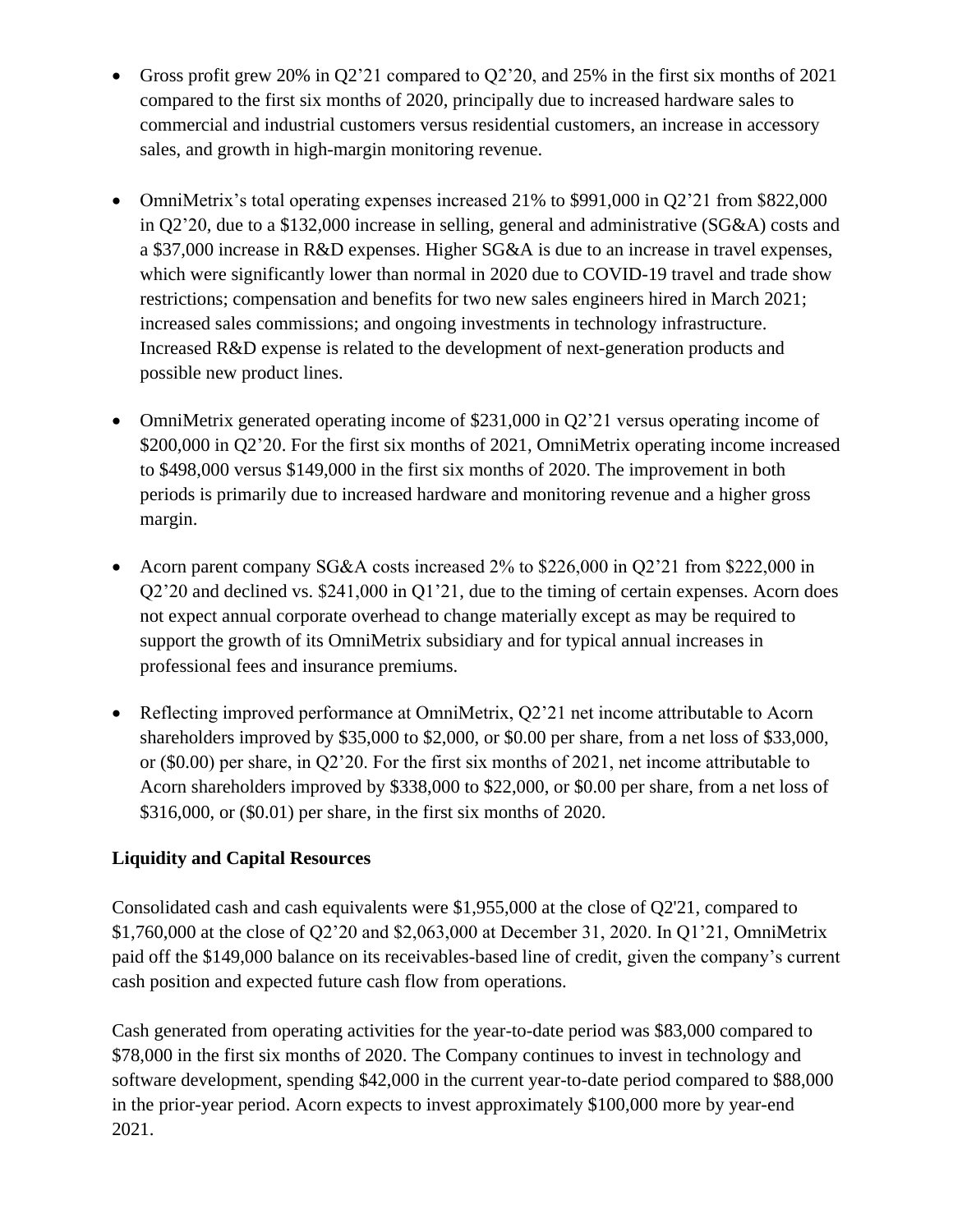Although the economy has begun to rebound from the COVID-19 shutdowns and this has helped Acorn to regain momentum in its sales efforts to date in 2021, the potential impact of COVID-19 remains uncertain. The Company's operations could be materially affected by the pandemic, including a material adverse impact on the Company's financial position, operations and cash flows. Possible impacts may include, but are not limited to, disruption to the Company's customers, revenue or supply chain, as well as employee absenteeism.

#### **Investor Call Details**

| Date/Time:                         | Monday, August 9th at 11:00 am ET                                                                                                                  |  |  |  |  |
|------------------------------------|----------------------------------------------------------------------------------------------------------------------------------------------------|--|--|--|--|
| <b>Dial-in Number:</b>             | 1-844-834-0644 or 1-412-317-5190 (Int'l)                                                                                                           |  |  |  |  |
| <b>Online Replay/Transcript:</b>   | Audio file and call transcript will be posted to the                                                                                               |  |  |  |  |
|                                    | Investor section of Acorn's website when available.                                                                                                |  |  |  |  |
| <b>Submit Questions via Email:</b> | $\operatorname{acfn}\nolimits @ \operatorname{catalyst-ir}.\nolimits com - \operatorname{before} or \operatorname{after} the \operatorname{call}.$ |  |  |  |  |

**About Acorn (**[www.acornenergy.com](http://www.acornenergy.com/)**)** and **OmniMetrixTM** [\(www.omnimetrix.net\)](http://www.omnimetrix.net/)

Acorn Energy, Inc. owns a 99% equity stake in OmniMetrix, a pioneer and leader in machine-tomachine (M2M) and Internet of Things (IoT) wireless remote monitoring and control solutions for stand-by power generators, gas pipelines, air compressors and other industrial equipment. OmniMetrix's proven, cost-effective solutions make critical systems more reliable. The company monitors tens of thousands of assets for customers, which include 25 Fortune/Global 500 companies. In addition to residential generators, OmniMetrix solutions monitor critical equipment used by cell towers, manufacturing plants, medical facilities, data centers, retail stores, public transportation systems, energy distribution and federal, state and municipal government facilities.

## **Safe Harbor Statement**

This press release includes forward-looking statements, which are subject to risks and uncertainties. There is no assurance that Acorn will be successful in growing its business, reaching profitability, or maximizing the value of its operating company and other assets. A complete discussion of the risks and uncertainties that may affect Acorn Energy's business, including the business of its subsidiary, is included in "Risk Factors" in the Company's most recent Annual Report on Form 10-K as filed by the Company with the Securities and Exchange Commission.

#### **Follow us**

Twitter: [@Acorn\\_IR](https://twitter.com/ACORN_IR) and [@OmniMetrix](https://twitter.com/OmniMetrix)

## **Investor Relations Contacts**

Catalyst IR William Jones, 267-987-2082 David Collins, 212-924-9800 [acfn@catalyst-ir.com](mailto:acfn@catalyst-ir.com)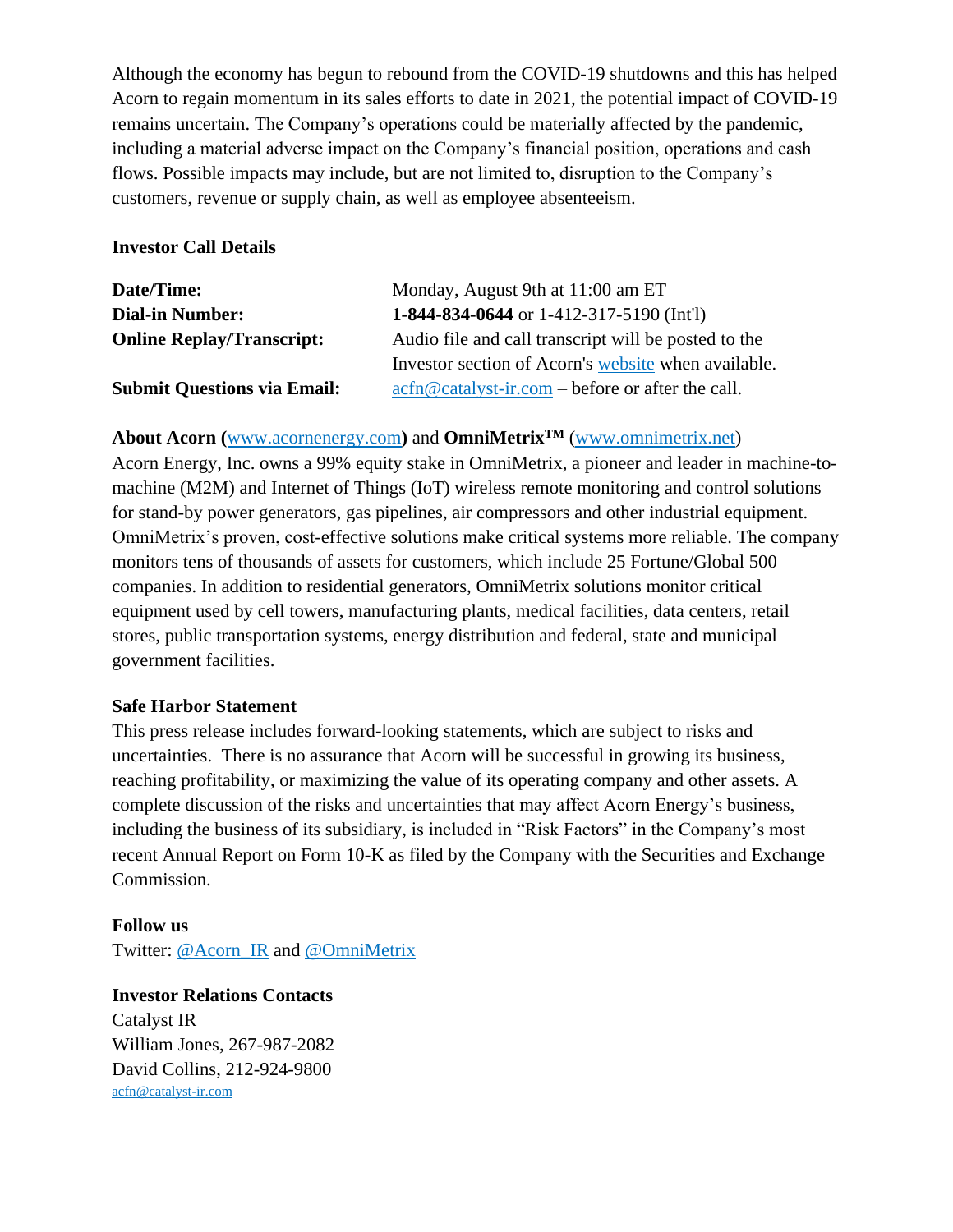#### **ACORN ENERGY, INC. AND SUBSIDIARIES CONDENSED CONSOLIDATED STATEMENTS OF OPERATIONS (UNAUDITED) (IN THOUSANDS, EXCEPT PER SHARE DATA)**

|                                                                                                                         | Six months ended<br><b>June 30,</b> |        | <b>Three months ended</b><br><b>June 30,</b> |        |                           |        |    |        |
|-------------------------------------------------------------------------------------------------------------------------|-------------------------------------|--------|----------------------------------------------|--------|---------------------------|--------|----|--------|
|                                                                                                                         |                                     | 2021   |                                              | 2020   |                           | 2021   |    | 2020   |
| Revenue                                                                                                                 | \$                                  | 3,316  | \$                                           | 2,806  | $\boldsymbol{\mathsf{S}}$ | 1,611  | \$ | 1,468  |
| Cost of sales                                                                                                           |                                     | 884    |                                              | 862    |                           | 389    |    | 446    |
| Gross profit                                                                                                            |                                     | 2,432  |                                              | 1,944  |                           | 1,222  |    | 1,022  |
| Operating expenses:                                                                                                     |                                     |        |                                              |        |                           |        |    |        |
| Research and development expense                                                                                        |                                     | 353    |                                              | 293    |                           | 175    |    | 138    |
| Selling, general and administrative                                                                                     |                                     |        |                                              |        |                           |        |    |        |
| expense                                                                                                                 |                                     | 2,048  |                                              | 1,947  |                           | 1,042  |    | 906    |
| Total operating expenses                                                                                                |                                     | 2,401  |                                              | 2,240  |                           | 1,217  |    | 1,044  |
| Operating income (loss)                                                                                                 |                                     | 31     |                                              | (296)  |                           | 5      |    | (22)   |
| Finance expense, net                                                                                                    |                                     | (5)    |                                              | (20)   |                           | (1)    |    | (10)   |
| Income (loss) before income taxes                                                                                       |                                     | 26     |                                              | (316)  |                           | 4      |    | (32)   |
| Income tax expense                                                                                                      |                                     |        |                                              |        |                           |        |    |        |
| Net income (loss)                                                                                                       |                                     | 26     |                                              | (316)  |                           | 4      |    | (32)   |
| Non-controlling interest share of net                                                                                   |                                     |        |                                              |        |                           |        |    |        |
| income                                                                                                                  |                                     | (4)    |                                              |        |                           | (2)    |    | (1)    |
| Net income (loss) attributable to Acorn                                                                                 |                                     |        |                                              |        |                           |        |    |        |
| Energy, Inc. shareholders                                                                                               |                                     | 22     |                                              | (316)  | \$                        | 2      |    | (33)   |
|                                                                                                                         |                                     |        |                                              |        |                           |        |    |        |
| Basic and diluted net income (loss) per<br>share attributable to Acorn Energy,<br>Inc. shareholders:                    |                                     | 0.00   | S                                            | (0.01) | \$                        | 0.00   | \$ | (0.00) |
|                                                                                                                         |                                     |        |                                              |        |                           |        |    |        |
| Weighted average number of shares<br>outstanding attributable to Acorn Energy,<br>Inc. shareholders – basic and diluted |                                     |        |                                              |        |                           |        |    |        |
| <b>Basic</b>                                                                                                            |                                     | 39,687 |                                              | 39,659 |                           | 39,687 |    | 39,687 |
| Diluted                                                                                                                 |                                     | 39,913 |                                              | 39,659 |                           | 39,935 |    | 39,687 |
|                                                                                                                         |                                     |        |                                              |        |                           |        |    |        |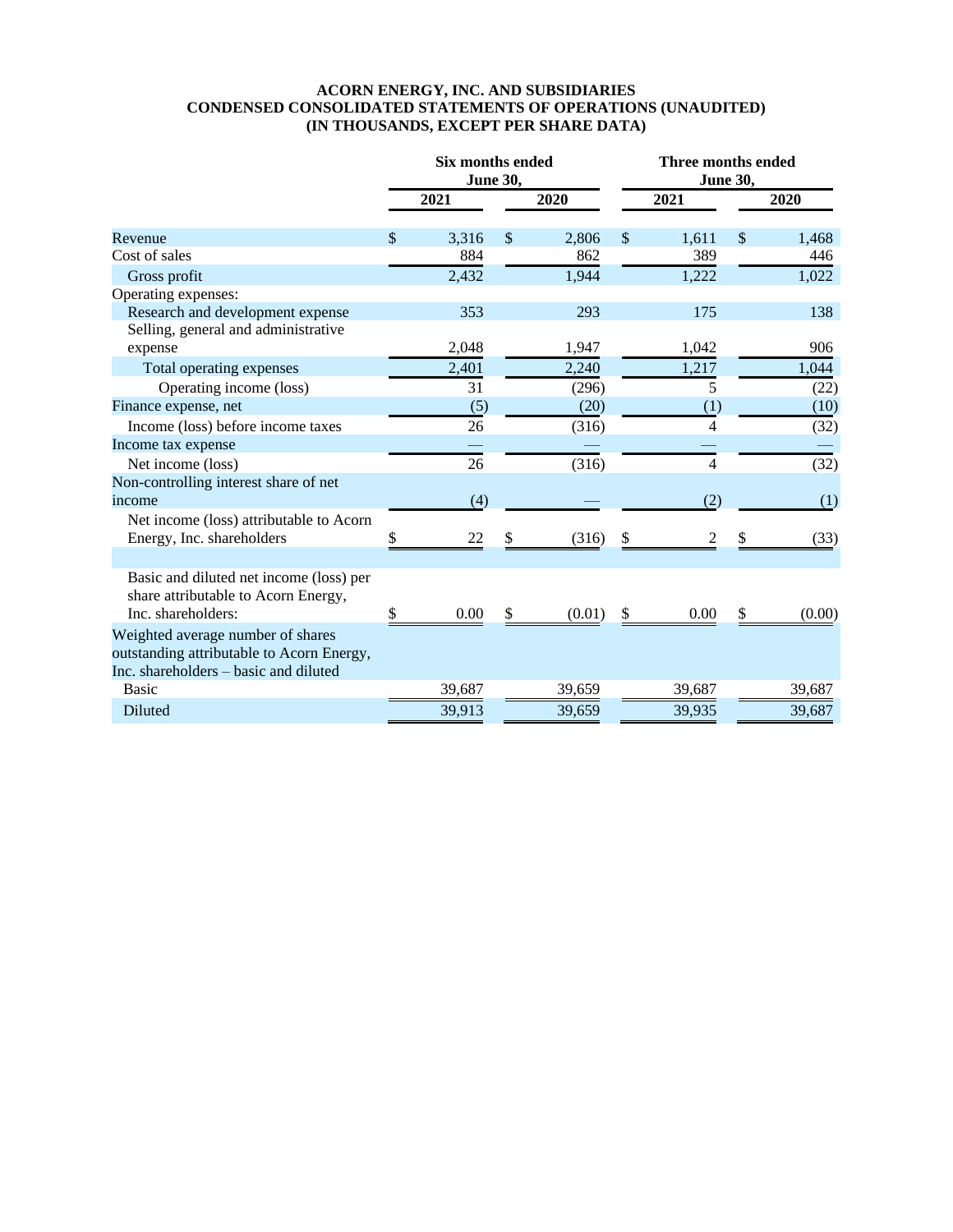#### **ACORN ENERGY, INC. AND SUBSIDIARIES CONDENSED CONSOLIDATED BALANCE SHEETS (UNAUDITED) (IN THOUSANDS, EXCEPT SHARE AND PER SHARE DATA)**

|                                                                                                                                         | As of<br>June 30, 2021 | As of<br>December 31,<br>2020 |            |  |
|-----------------------------------------------------------------------------------------------------------------------------------------|------------------------|-------------------------------|------------|--|
| <b>ASSETS</b>                                                                                                                           |                        |                               |            |  |
| Current assets:                                                                                                                         |                        |                               |            |  |
| Cash                                                                                                                                    | \$<br>1,955            | $\mathcal{S}$                 | 2,063      |  |
| Accounts receivable, net                                                                                                                | 706                    |                               | 608        |  |
| Inventory, net                                                                                                                          | 363                    |                               | 236        |  |
| Deferred charges                                                                                                                        | 738                    |                               | 764        |  |
| Other current assets                                                                                                                    | 144                    |                               | 126        |  |
| Total current assets                                                                                                                    | 3,906                  |                               | 3,797      |  |
| Property and equipment, net                                                                                                             | 273                    |                               | 268        |  |
| Right-of-use assets, net                                                                                                                | 447                    |                               | 494        |  |
| Other assets                                                                                                                            | 701                    |                               | 642        |  |
| <b>Total assets</b>                                                                                                                     | \$<br>5,327            | \$                            | 5,201      |  |
| <b>LIABILITIES AND DEFICIT</b>                                                                                                          |                        |                               |            |  |
| Current liabilities:                                                                                                                    |                        |                               |            |  |
| Short-term credit                                                                                                                       | \$                     | $\boldsymbol{\mathsf{S}}$     | 149        |  |
| Accounts payable                                                                                                                        | 277                    |                               | 229        |  |
| Accrued expenses                                                                                                                        | 215                    |                               | 168        |  |
| Deferred revenue                                                                                                                        | 3,239                  |                               | 3,214      |  |
| Current operating lease liabilities                                                                                                     | 103                    |                               | 99         |  |
| Other current liabilities                                                                                                               | 32                     |                               | 33         |  |
| Total current liabilities                                                                                                               | 3,866                  |                               | 3,892      |  |
| Long-term liabilities:                                                                                                                  |                        |                               |            |  |
| Deferred revenue                                                                                                                        | 1,480                  |                               | 1,340      |  |
| Long-term operating lease liabilities                                                                                                   | 391                    |                               | 443        |  |
| Other long-term liabilities                                                                                                             | 49                     |                               | 45         |  |
| Total long-term liabilities                                                                                                             | 1,920                  |                               | 1,828      |  |
| Commitments and contingencies Deficit:                                                                                                  |                        |                               |            |  |
| Acorn Energy, Inc. shareholders                                                                                                         |                        |                               |            |  |
| Common stock - \$0.01 par value per share: Authorized - 42,000,000<br>shares; Issued $-39,687,589$ shares at June 30, 2021 and December |                        |                               |            |  |
| 31, 2020                                                                                                                                | 397                    |                               | 397        |  |
| Additional paid-in capital                                                                                                              | 102,762                |                               | 102,726    |  |
| Warrants                                                                                                                                | 3                      |                               | 3          |  |
| Accumulated deficit                                                                                                                     | (100, 591)             |                               | (100, 613) |  |
| Treasury stock, at cost - 801,920 shares at June 30, 2021 and                                                                           |                        |                               |            |  |
| December 31, 2020                                                                                                                       | (3,036)                |                               | (3,036)    |  |
| Total Acorn Energy, Inc. shareholders' deficit                                                                                          | (465)                  |                               | (523)      |  |
| Non-controlling interests                                                                                                               | 6                      |                               | 4          |  |
| Total deficit                                                                                                                           | (459)                  |                               | (519)      |  |
| Total liabilities and deficit                                                                                                           | \$<br>5,327            | \$                            | 5,201      |  |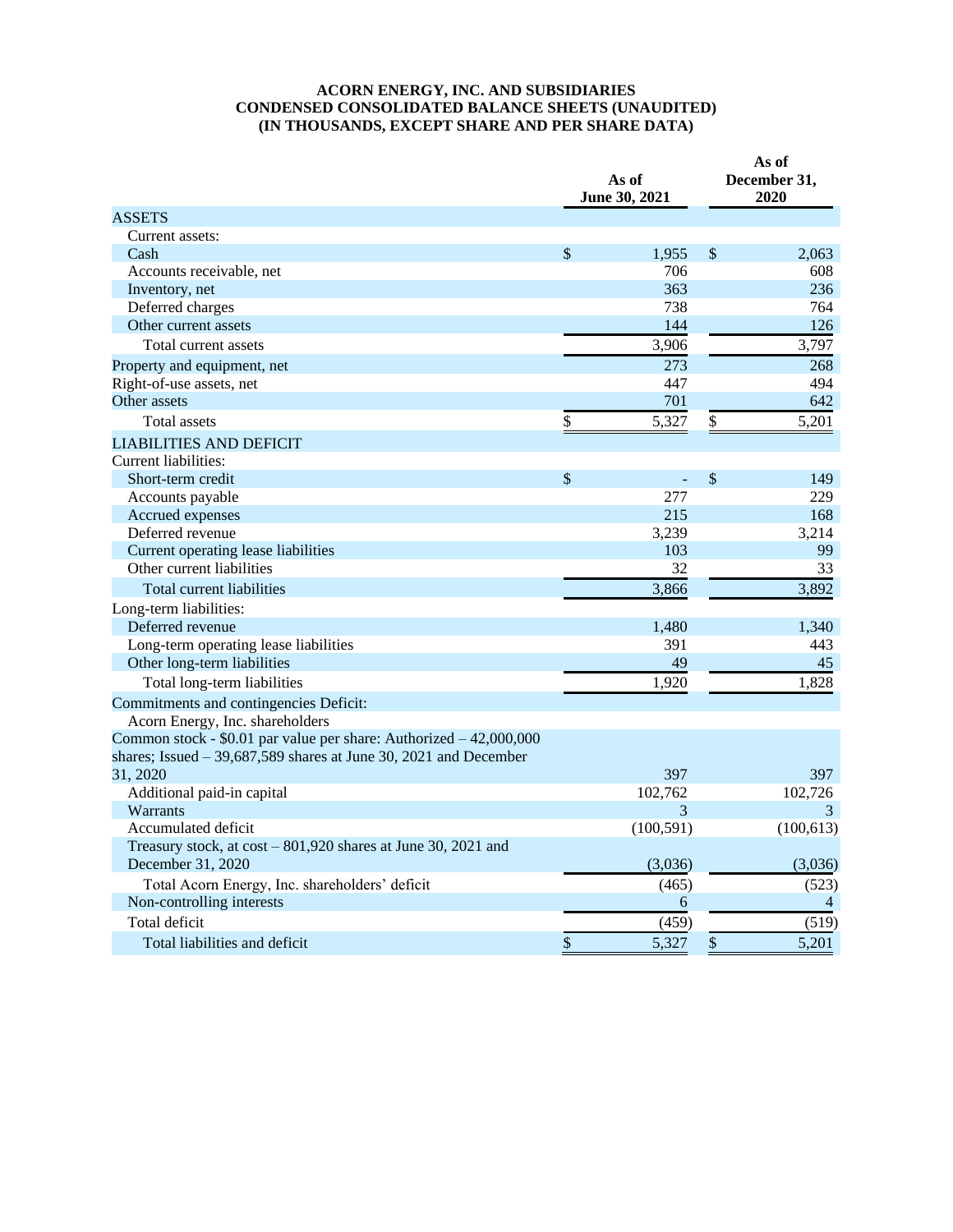#### **ACORN ENERGY, INC. AND SUBSIDIARIES CONDENSED CONSOLIDATED STATEMENTS OF CASH FLOWS (UNAUDITED) (IN THOUSANDS)**

|                                                                   | Six months ended June 30, |    |                |  |
|-------------------------------------------------------------------|---------------------------|----|----------------|--|
|                                                                   | 2021                      |    | 2020           |  |
| Cash flows provided by operating activities:                      |                           |    |                |  |
| Net income (loss)                                                 | \$<br>26                  | \$ | (316)          |  |
| Depreciation and amortization                                     | 37                        |    | 21             |  |
| Non-cash lease expense                                            | 59                        |    | 59             |  |
| Stock-based compensation                                          | 36                        |    | 19             |  |
| Change in operating assets and liabilities:                       |                           |    |                |  |
| Decrease (increase) in accounts receivable                        | (98)                      |    | 256            |  |
| Increase in inventory                                             | (127)                     |    | (10)           |  |
| Increase in deferred charges                                      | (33)                      |    | (5)            |  |
| Decrease (increase) in other current assets and other assets      | (18)                      |    | 63             |  |
| Increase (decrease) in accounts payable and accrued expenses      | 95                        |    | (4)            |  |
| Increase (decrease) in deferred revenue                           | 165                       |    | (10)           |  |
| Decrease in operating lease liability                             | (60)                      |    | (38)           |  |
| Increase in other current liabilities and non-current liabilities | 1                         |    | 43             |  |
| Net cash provided by operating activities                         | 83                        |    | 78             |  |
| Cash flows used in investing activities:                          |                           |    |                |  |
| Investments in technology                                         | (42)                      |    | (88)           |  |
| Payments made for patent filings                                  |                           |    | (3)            |  |
|                                                                   |                           |    |                |  |
| Net cash used in investing activities                             | (42)                      |    | (91)           |  |
| Cash flows provided by financing activities:                      |                           |    |                |  |
| Short-term credit, net                                            | (149)                     |    | 45             |  |
| Loan proceeds                                                     |                           |    | 462            |  |
| Stock option exercise proceeds                                    |                           |    | 19             |  |
| Net cash (used in) provided by financing activities               | (149)                     |    | 526            |  |
|                                                                   |                           |    |                |  |
| Net (decrease) increase in cash                                   | (108)                     |    | 513            |  |
| Cash at the beginning of the year                                 | 2,063                     |    | 1,247          |  |
| Cash at the end of the period                                     | \$<br>1,955               | \$ | 1,760          |  |
| Supplemental cash flow information:                               |                           |    |                |  |
| Cash paid during the year for:                                    |                           |    |                |  |
| Interest                                                          | \$<br>$\overline{4}$      | \$ | 16             |  |
| Non-cash investing and financing activities:                      |                           |    |                |  |
| Accrued preferred dividends to former Acorn director and/or       |                           |    |                |  |
| former OmniMetrix CEO                                             | \$<br>$\overline{2}$      | \$ | $\overline{2}$ |  |
|                                                                   |                           |    |                |  |

## **Non-GAAP Definition**

OmniMetrix monitoring systems include the sale of equipment and of monitoring services. The majority of the sales of OmniMetrix equipment do not qualify as a separate unit of accounting. As a result, revenue (and related costs) associated with sale of equipment are recorded to deferred revenue (and deferred charges) upon shipment for PG and CP monitoring units. Revenue and related costs with respect to the sale of equipment are recognized over the estimated life of the units which are currently estimated to be three years. In the rare instance that a specific sale of OmniMetrix equipment does qualify as a separate unit of accounting (the unit is custom designed and sold without monitoring), the revenue is recognized when the unit is